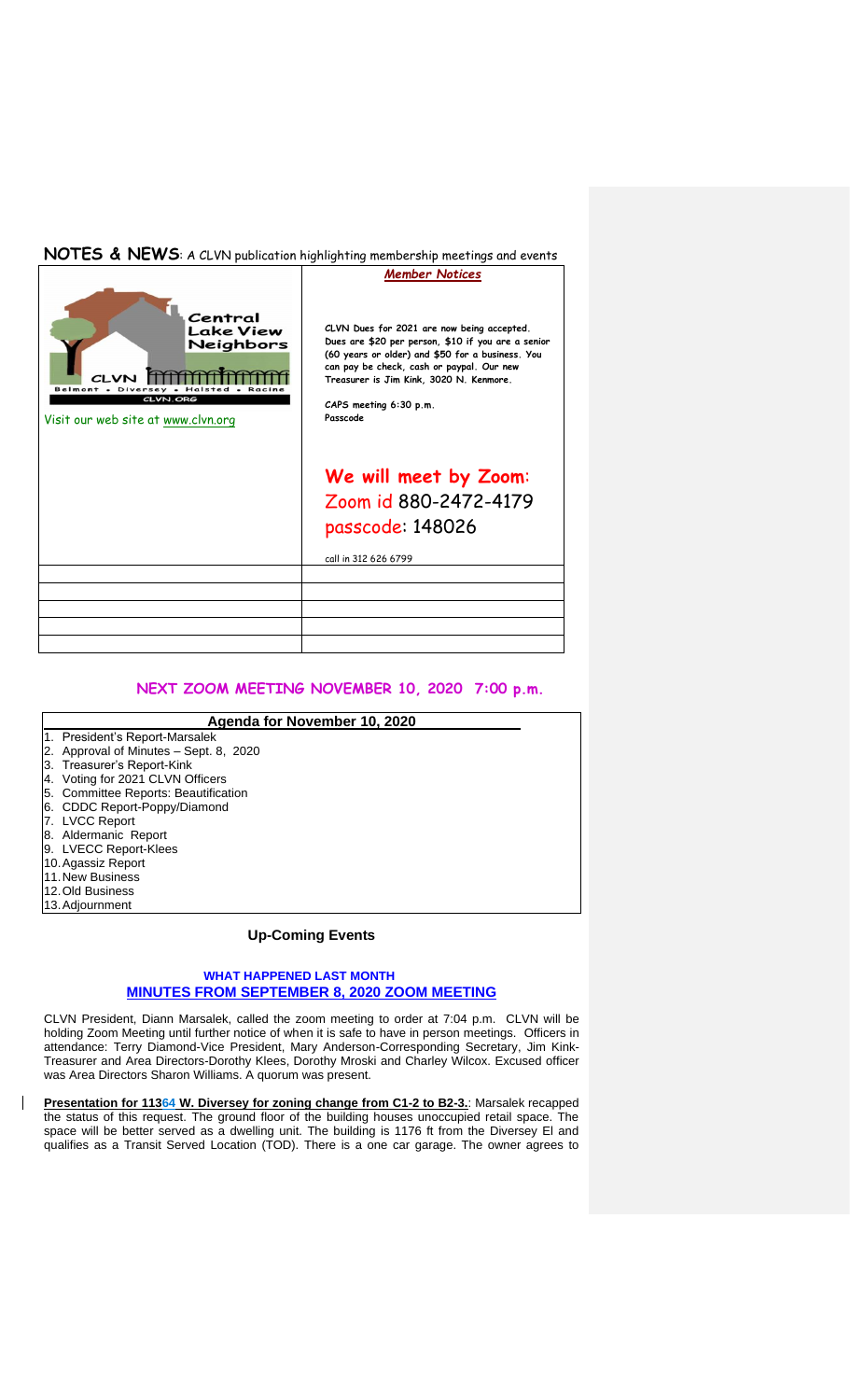rezone back to C1-2. Marsalek referred to the CLVN Planning and Zoning Committee for review. Poppy reported a special meeting was scheduled to address the request and cancelled as the requestor did not have the paperwork complete. A second special meeting was scheduled for Sept. 2, 2020. We were informed that the space was leased to a title company for a year. The owner is still seeking the zoning request as the owner is not sure how long the tenant will remain and wants the option to have residential in the space if a commercial tenant is not secured. Poppy reported the committee was split on the request as the urgency is not as dire since the property space has been leased. Some members of the committee preferred this be put off to spring to consider. The owner has agreed to the restrictive covenant and in 24 months if not addressed the zoning will revert back to the existing zoning. Some members commented they want to see spaces occupied as opposed to being vacant. The ballot was presented and those in attendance have until Sept. 10 to return the ballot to Marsalek. Bernie Cintron, lawyer for the requestor, joined the meeting after we had the presentation. He confirmed they agreed to the restrictive covenant and to have the property rezoned back to the prior zoning. ((Correct address is 1136 W. Diversey)

**President's Report:** The Community Policing and CLVN meeting for 2020 will be Nov. 10. Marsalek reminded members that CLVN dues for 2021 are due on January 1, 2021 and are now being accepted. You can pay on PayPal or send to our Treasurer, Jim Kink at 3020 N. Kenmore, Chicago.

**Treasurer's Report**: Kink reported a balance of the accounts of \$17,710.41 and reported not much activity has been happening since we are not holding events. Marsalek reached out to the Lake View Food Pantry to inquire about a matching program for the donation we previously approved. She is waiting to hear back from the Pantry.

**Beautification Report:** Marsalek reported that 500 spring bulbs were purchased and will be planted at the corners in September. Also we will be planting mums at the corners for fall in September. Volunteers are needed to help with the planting.

**Nominating Committee Report:** The CLVN election of officers for 2021 will be held at the November 10, 2020 meeting. All current officers are seeking reelection. We need a second rep to attend LVCC meeting and a Recording Secretary to take the minutes of the meetings. Send an email to [centrallakeviewneighbors@gmail.com](mailto:centrallakeviewneighbors@gmail.com) if you are interested in serving.

**Ald. Report**: Ald. Tunney and Bennett Lawson introduced the new Community Outreach hire, Calvin Cattrell. He reported CPS started school with elearning. Street cleaning and gutter cleaning are happening in the ward. Ald. Tunney informed us Agassiz will start a renaming process and is looking for input. Marsalek thanked Ald. Tunney for quick response to down trees with the recent storms. Ald. Tunney is looking for input for the budget for next year. He also commented there was a water issue with the restaurant on Belmont in the former Mi Tierra site so construction is being delayed. The Alderman is not happy with the art at the Diversey el. Poppy reported she, Marsalek and other neighbors on Wolfram voiced concerns at the presentation of the proposal. Illinois Masonic is moving forward with their construction. No updates on former Anderson on Sheffield or restaurant at Sheffield and Oakdale. Lawson commented the former Anderson site had to go back to the Zoning Board during COVID19. The Alderman's office is open Monday, Wednesday and Friday in am and pm on Tuesday and Thursday. Parking passes can be obtained at their office.

**Approval of July 14, 2020 Minutes**: A motion was made by Marie Poppy to approve the minutes from July 14, 2020 which was seconded by Karen Gaus. The motion passed unanimously.

**Planning & Zoning Committee Report:** Poppy reported no new activity.

**CDDC Report**: Poppy reported no meeting has been held.

**LVCC Report:** Klees reported the election of officers will occur after January 1, 2021. The next meeting is Oct. 1, 2020 at 6:30 p.m. Business revenues are down 55%. The Hotel Zachary has reopened.

**Lake View East Chamber of Commerce**: No report

**Agassiz**- No report

**Chicago Cubs**: No report